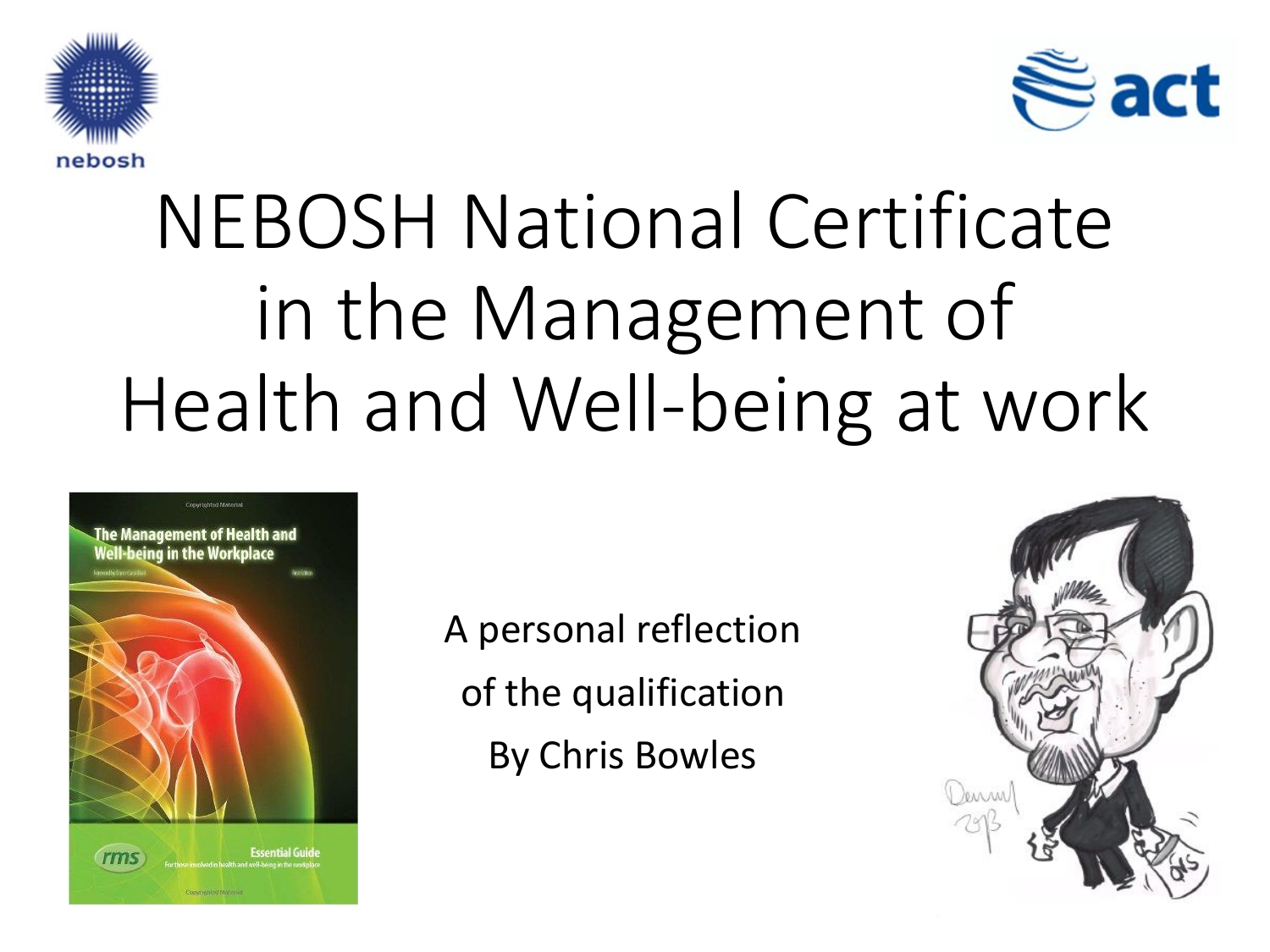# Background to qualification

While many H&S professionals are familiar with NEBOSH General Certificates and even Construction and Fire Certs, this was a new certificate lunched in 2010, to redress the balance in H&S.

This qualification is designed to provide the skills and knowledge to tackle health and wellbeing at work; achieving productivity gains, reducing absence and providing a better place to work.

The syllabus emphasises practical management solutions to workplace health with reference made to clinical issues to enable managers to understand how these contribute to the prevention of ill-health and promote rehabilitation.

It was aimed at Managers, Supervisors, HR & Safety professionals.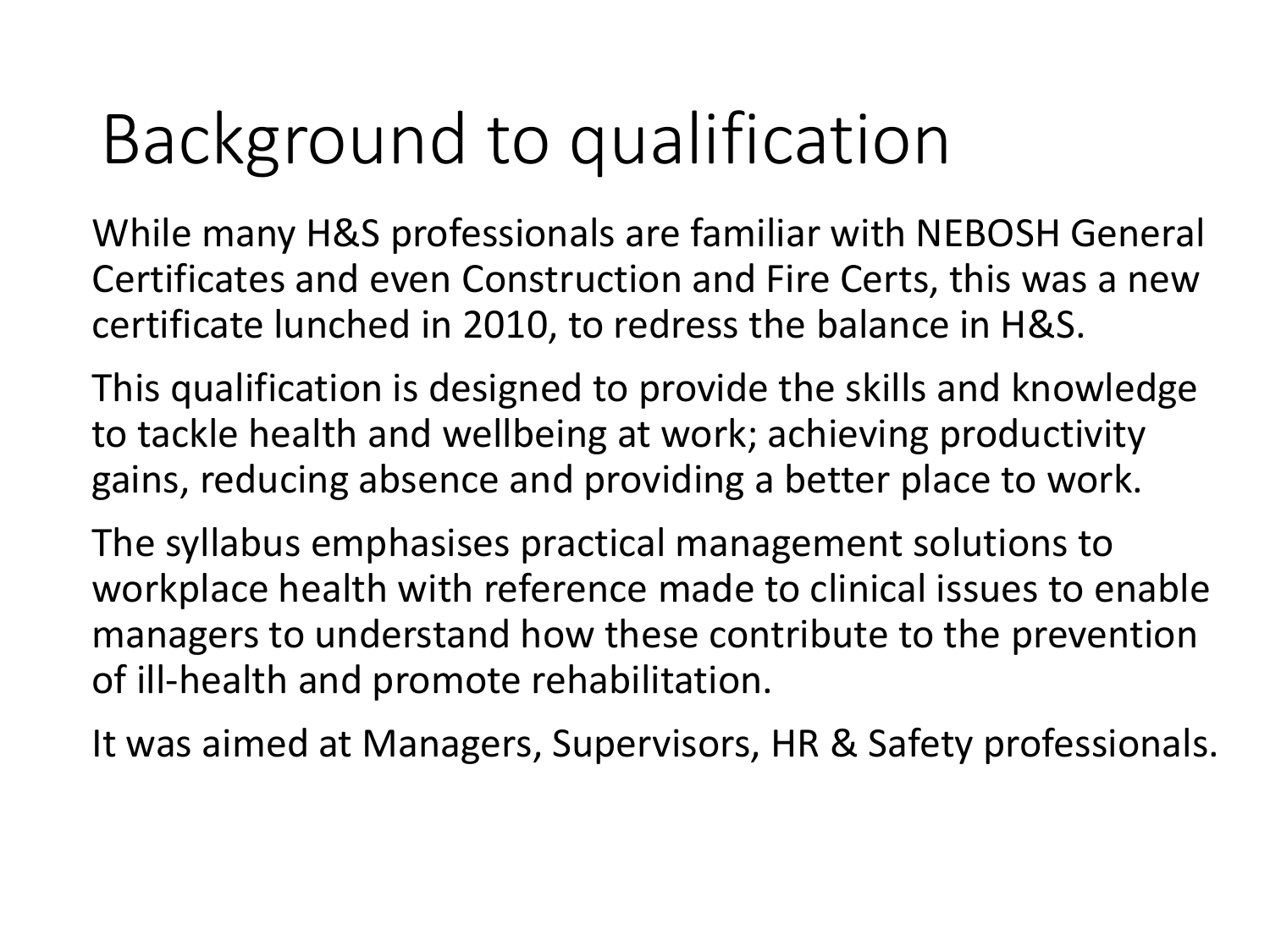## Background to me doing it

I had successfully completed NGC and Fire Cert.

I was just recovering from a period of ill-health (Work related stress and depression) which was partly work-related, during which I was often concerned by lack of awareness by employers to such issues and what was the best practice available, that could help others suffering such problems.

So as part of my recovery I decided to study H&Wb Cert to learn more and to encourage my employer to be more aware and manage such issues better.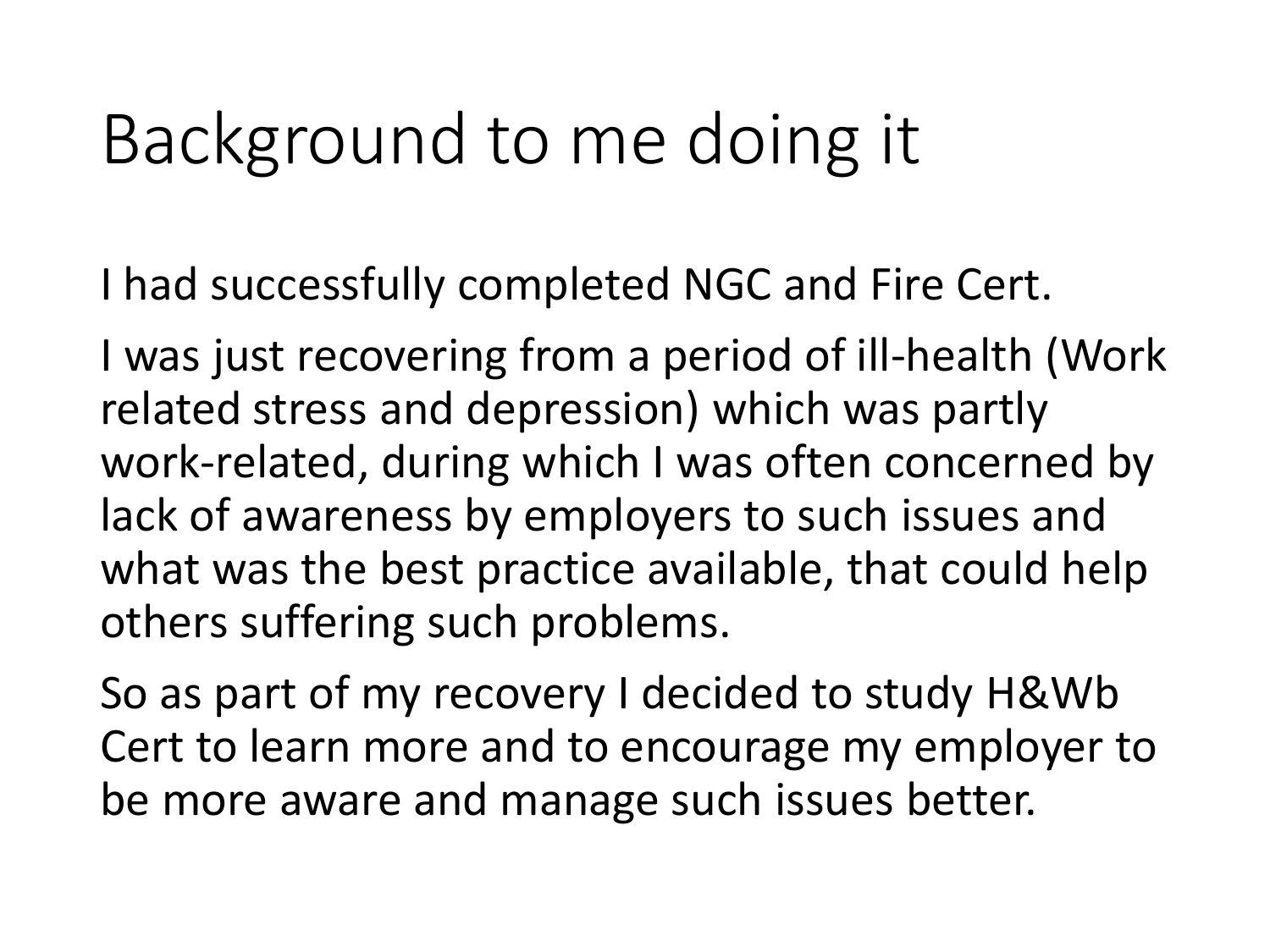# The Benefits for employers

Healthy workers can be almost three times more productive than their unhealthy colleagues. People who are unwell either don't perform at their best, or they don't turn up for work at all. On average, every worker in Britain takes over 7 days off annually because of illness. In the public sector the average is almost 10 days per year per employee.

A correctly implemented health and well-being programme will help reduce absenteeism and staff turnover, leading to increased skill retention, and a reduction in training and recruitment costs. Employee physical and mental well-being will be protected and improved, increasing staff morale and leading to increased productivity. The cost savings to the organisation canbe significant.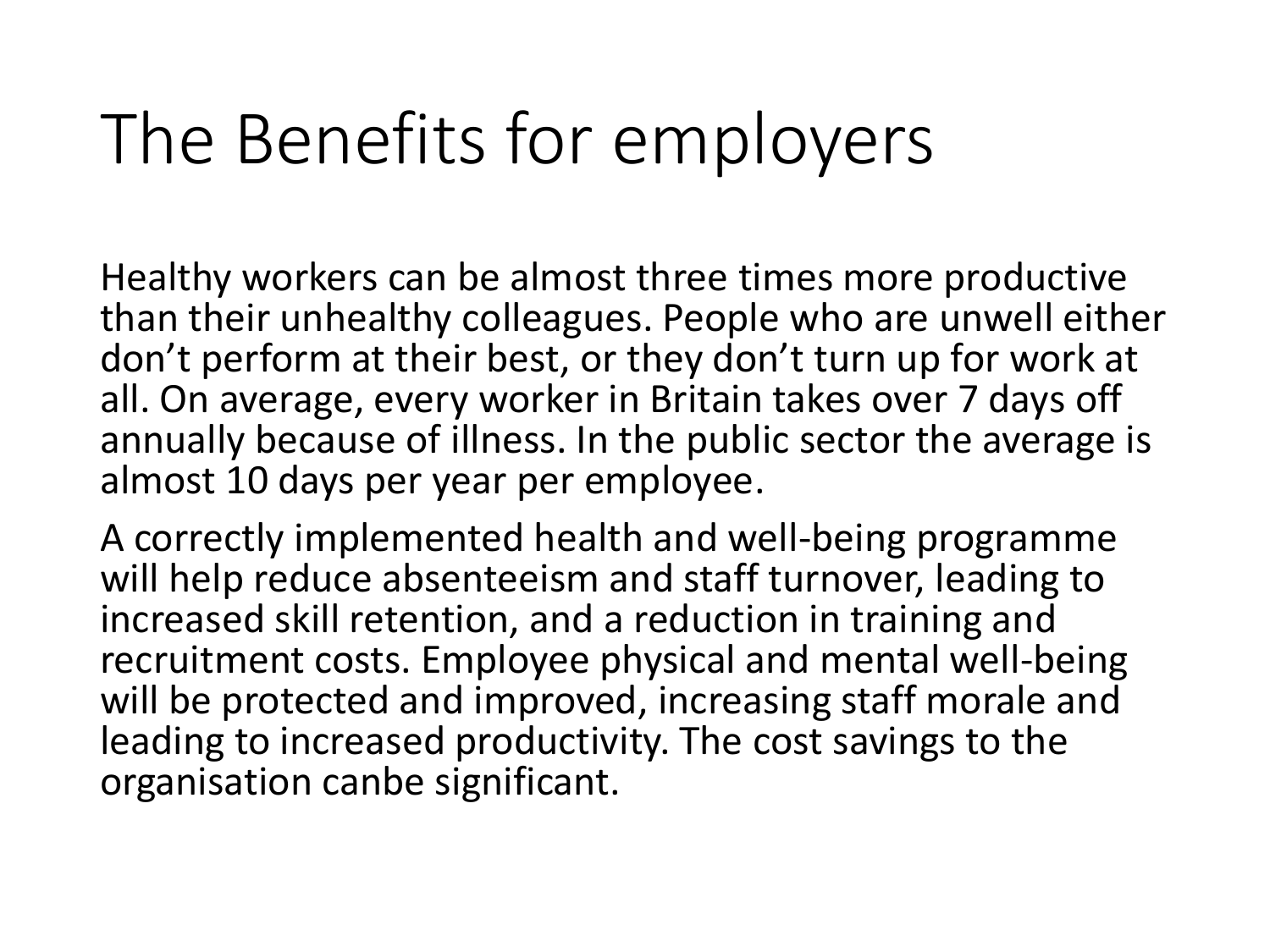# Elements: Topics covered

- 1. Intro to workplace health
- 2. Effects of health on work
- 3. Effects of work on health
- 4. Management of attendance
- 5. Management of mental health at work
- 6. Management of MSDs
- 7. Workplace health promotion
- 8. Workplace health support

Min 36 hrs tuition and 18 hrs private study.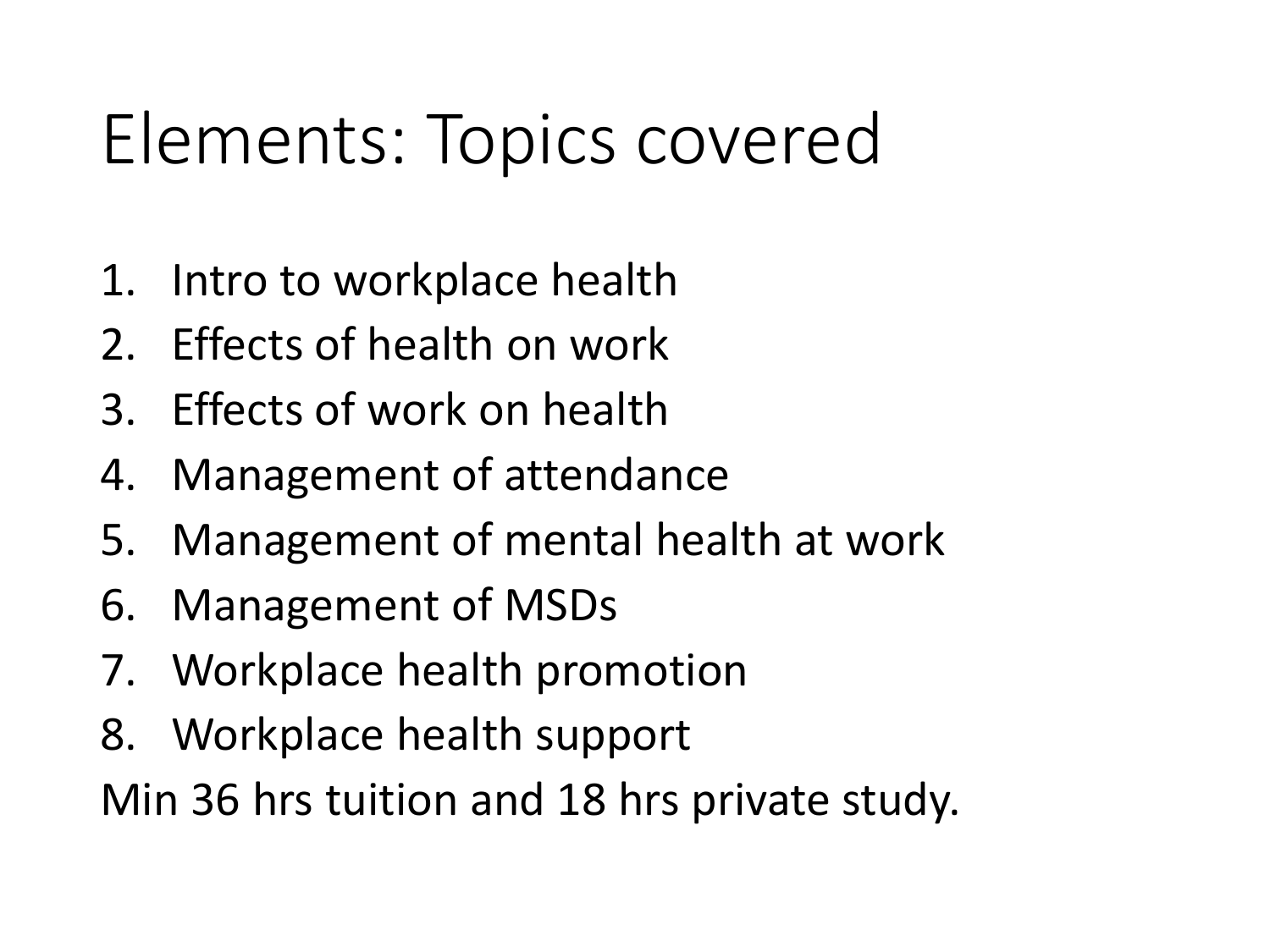### Assessment

Standard 2 hour exam:

- Section 1: one 20 mark longer question
- Section 2: ten 8 mark shorter questions.

(Pass mark 45%)

Health and Well-being practical application:

H&Wb review of a workplace; complete a proforma, review findings and write a management report. (Pass mark 60%)

Pass: 105-124, Credit: 125-144, Distinction: 145+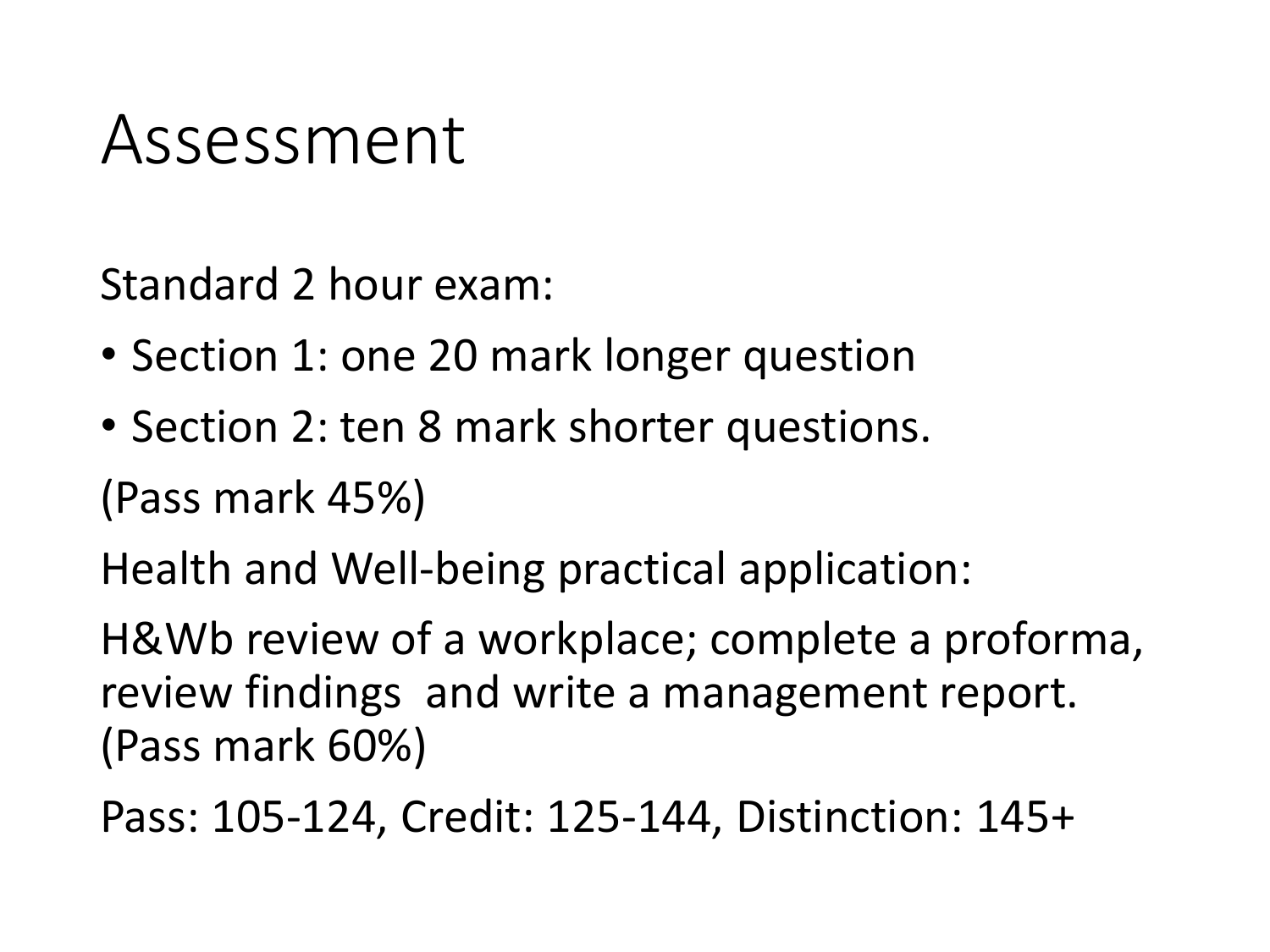# Typical section 1 question

1. A company is planning to introduce a permanent night shift to cope with an increasing demand for their products. A committee of professionals, including safety representatives and human resources personnel, are in a consultation phase relating to the implementation of the night shifts.

- a) Identify FOUR possible health effects to employees from shift work other than fatigue. (4)
- b) Outline the consequences of fatigue on an employee's work performance. (4)
- c) Outline the precautions the employer should take to reduce the health effects to the employees who will be working permanent night shifts. (12)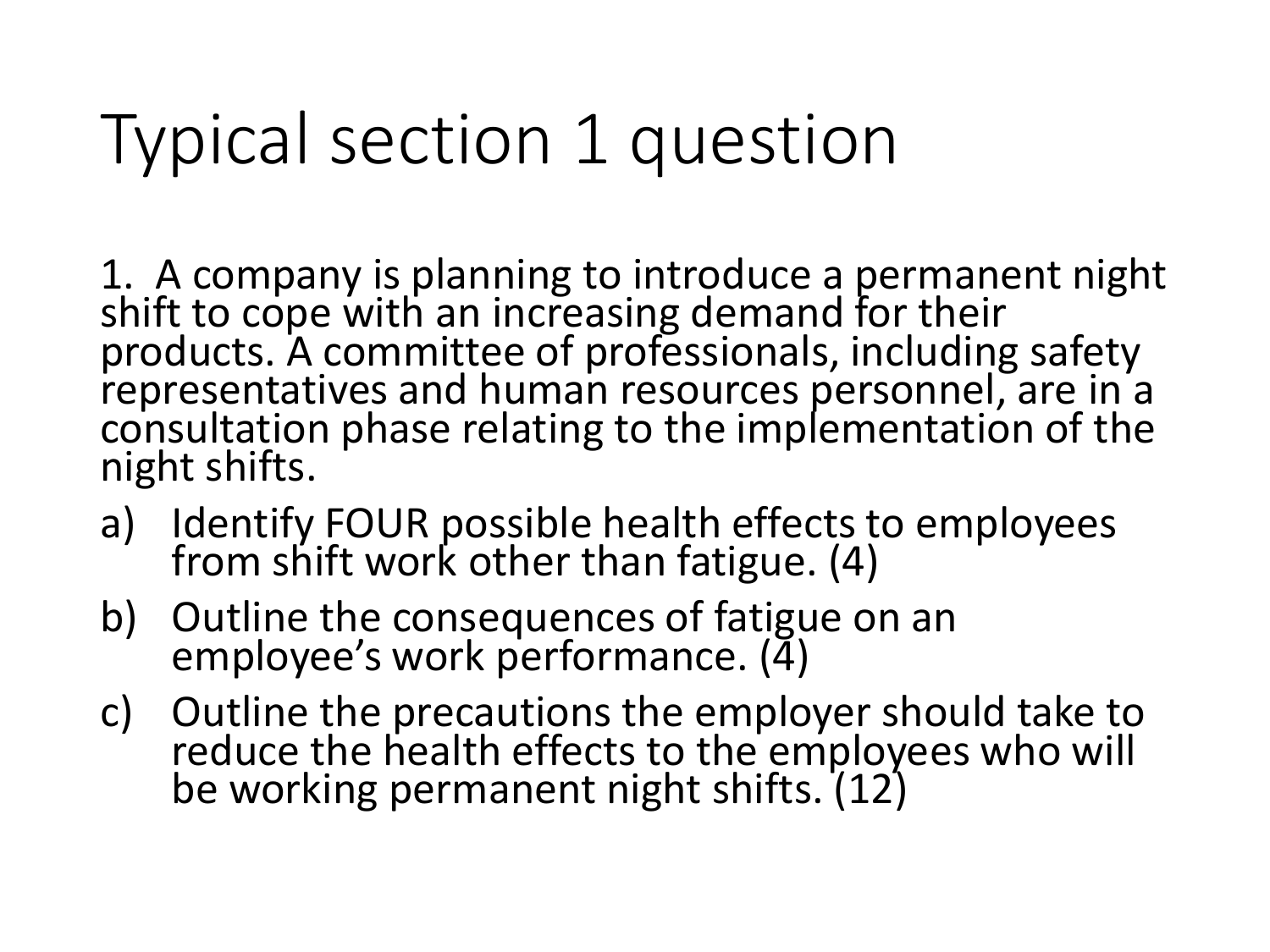# Typical section 2 questions

6. Mental health disorders are experienced by a significant proportion of the working population.

- a) Identify FOUR types of mental health disorders. (4)
- b) Outline FOUR sources of external support available to employees and employers in relation to mental health. (4)
- 8. Outline the role of health assessments for a new employee. (8)

9. Identify the possible range of specialists involved in occupational health provision within a large manufacturing company AND outline their specific role within occupational health. (8)

11. A road worker is operating a hand-operated tool to split concrete, subjecting their hand and arms to high levels of vibration. Identify control measures that could be considered to reduce the risk of developing hand-arm vibration. (8)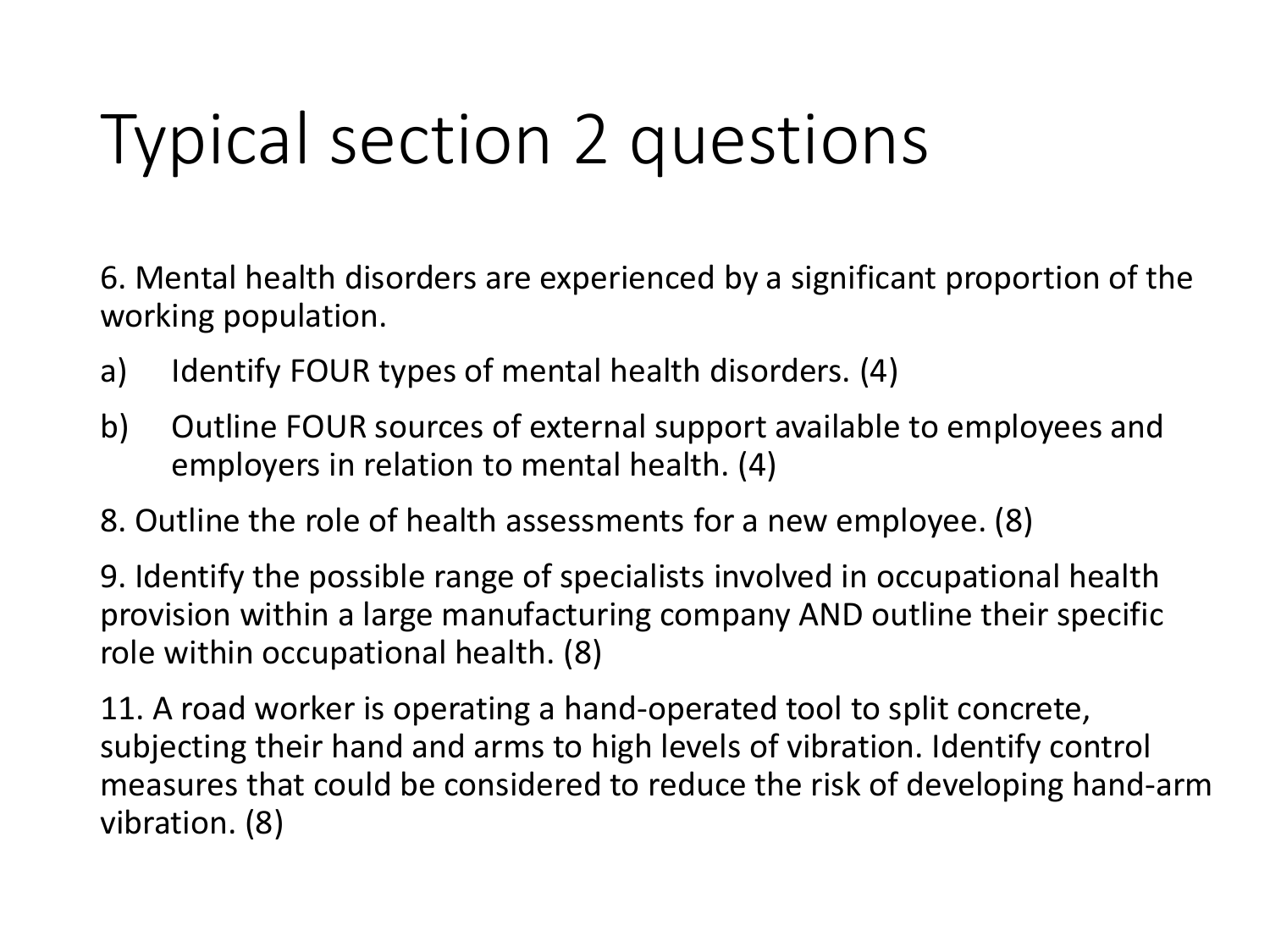### Practical Proforma

#### Appendix: Completed proforma question on Health and well-being at work

Student name Christopher Kenneth Bowles

Date of inspection 8th June 2012

Student number 00044740

Place inspected St. John Ambulance, CTD London Region

Section 1- Organisational Support

1.1 Is your initial impression that the senior management of the organisation are committed to health and well-being at work and it is embedded in the core values of the business?

**No**  $N/A$ Yes ✓

Comments: Health & safety more prominent in policy than health & well-being. Reference to being committed to equality of employment opportunities and developing policies and practices that support work- life balance on corporate website. Some managers are personally committed as it is in their personal values. Sadly there is little evidence despite the caring nature of the Charity and its work that it is embedded in the core values of the CTD business other than in our "Vision" statement for the parent charity that "Everyone who needs it should receive first aid from those around them. No one should suffer for the lack of trained first aiders". Shows commitment to health and well-being of people in the workplace and community.

|  | 1.2 Are there health and well-being at work recommendations featured with targets in<br>the organisations strategy/business plan? | <b>Yes</b> | <b>No</b> | N/A |
|--|-----------------------------------------------------------------------------------------------------------------------------------|------------|-----------|-----|
|  |                                                                                                                                   |            |           |     |

Comments

The HR Manager has targets (Key Performance Indicators) on employee welfare including health & well-being. Some implied in Health & Safety / accident prevention strategy or in management of sickness absence within the business plans.

| Are specific resources identified and made available for health and well-being at Yes |  |
|---------------------------------------------------------------------------------------|--|
| work activities?                                                                      |  |

#### Comments (please give examples)

None at present for health & well-being as organisation has been concentrating on H&S but genuine interest to look at future resourcing for health and well-being.

1.4 Is there any evidence of manager training in health and well-being at work?

| Yes | N/A |
|-----|-----|
|     |     |

 $N<sub>0</sub>$ 

N/A

| Comments:                                                                                          |  |
|----------------------------------------------------------------------------------------------------|--|
| Future priority of new HR Manager is line-manager training which will incorporate health and well- |  |
| being but at the moment other issues are being prioritised.                                        |  |

- Have any of the following health and well-being interventions been Yes **No**  $N/A$ 55 undertaken or are planned?
	- Well-person clinics
	- Immunisation programmes
	- Stop smoking groups
	- Physical activity or relaxation classes
	- Health food and drink provision e.g. fresh fruit, salad, etc.
	- Screening
	- Subsidised gym membership
- Other

#### Comments:

In the past an occupational health physician from NHQ has come in to administer Flu vaccine for staff. Then staff had to attend NHQ for it to be administered but last year staff were advised that if they couldn't get it free from their GP they should go to a pharmacy and pay up to £7 and then claim it back on expenses. Many didn't bother. This does seem regressive for a positive health intervention particularly as flu absence would cost more than £7 on average. SJA does encourage Hepatitis B vaccination and will pay if not able to get free from your primary health care provider.

Some members, who were in the old health insurance scheme, are able to get subsidised gym membership whereas now staff only have Simply Health cover which doesn't include that benefit. As a national organisation I'm sure NHQ could negotiate a corporate rate for gym membership. This would be popular as many staff do regularly use a gym.

5.6 Do you know if there has been any evaluation of the effectiveness of these interventions?



Comments:

Few interventions and limited data available to effectively evaluate their effectiveness.

Based on you review do you now feel that overall the organisation is 5.7 committed to health and well-being at work?

| Yes | No | N/A |
|-----|----|-----|
|     |    |     |

#### Comments:

My feeling is sadly no and this feeling was shared by those managers interviewed at this moment in time but positively it has highlighted our weaknesses, identified areas for further development particularly in being more proactive and having better policies and procedures in health and wellbeina

I feel that the managers I spoke to are now more personally committed to taking health and well-being issues and initiatives forward if resources allow and hopefully get the organisation more committed such that it does become embedded in its core values.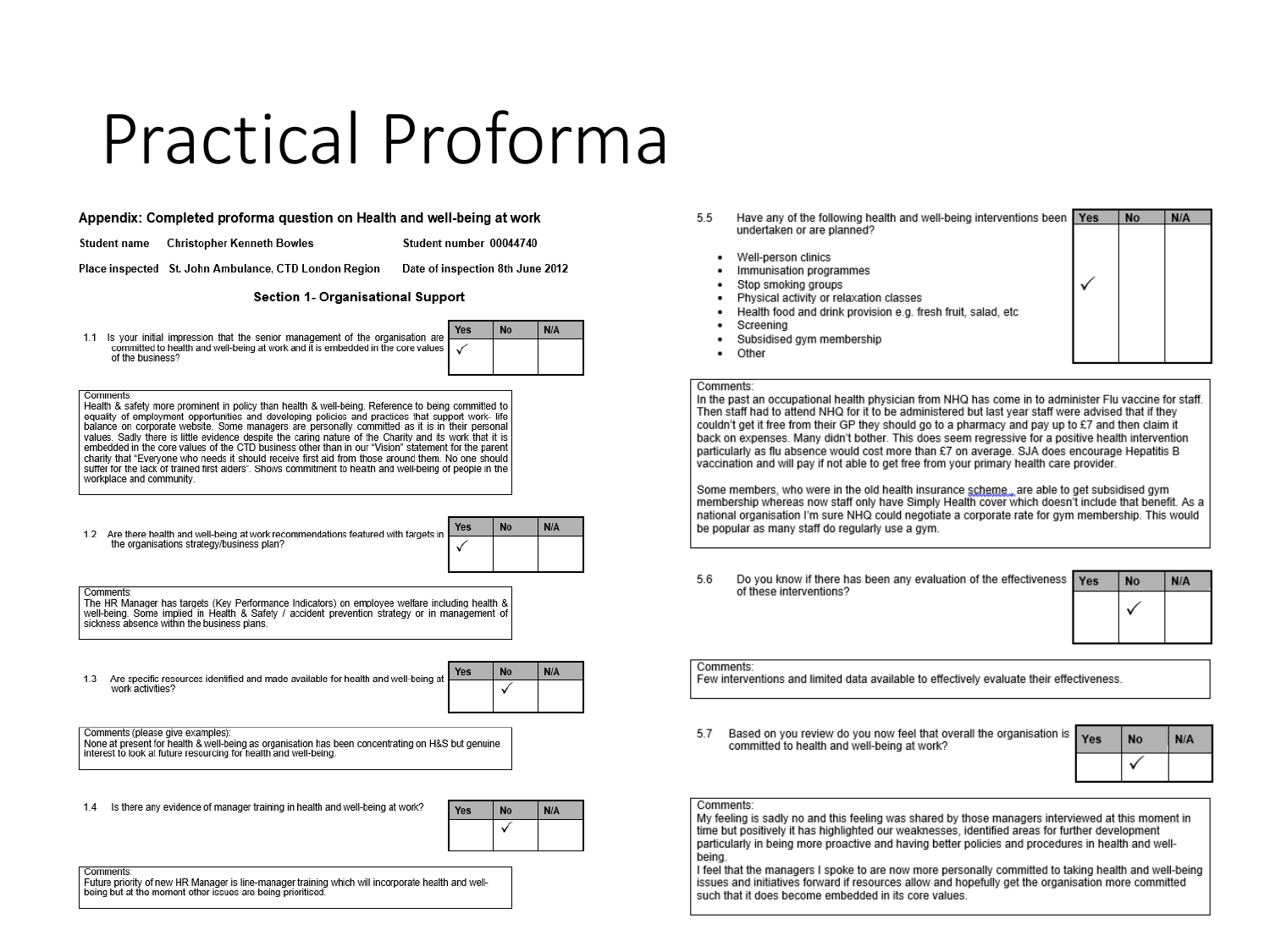### Management report

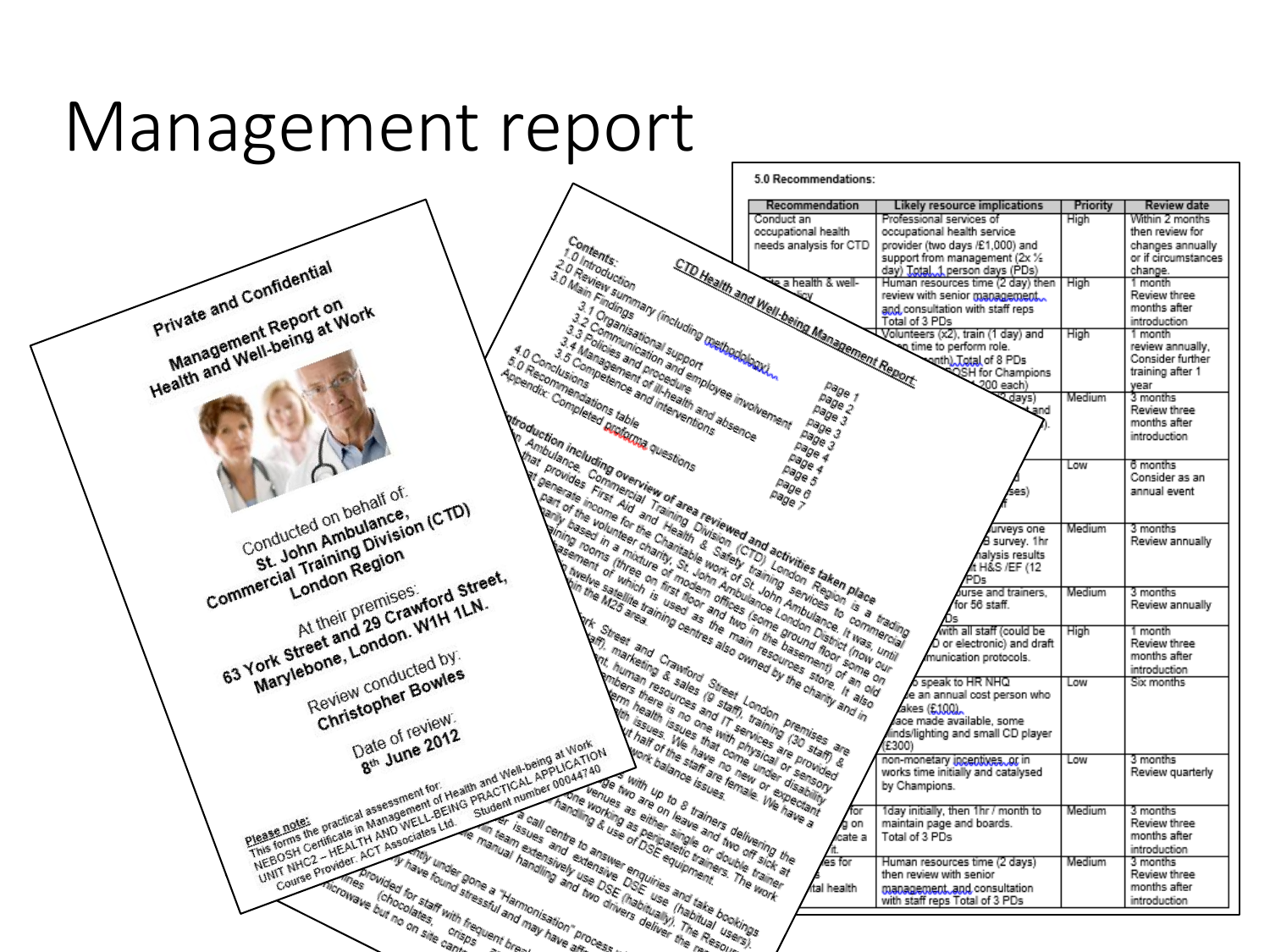# What did I get from it?

Although I felt I was already quite aware, both from previous H&S studies and generally, it improved my awareness of the key issues causing ill-health and how they could be better managed, for the benefit of both employees and employers.

It built on previous H&S training but It focused the attention back to "Health" rather than "Safety" as the big issue, more deaths and lost time!

I became aware of "presentism" as an issue and how mental health conditions can sometimes be a benefit!

Personally, it helped me to rationalise how my own health and Well-being had been managed or not.

I would whole-heartedly recommend this course to both Health and Safety professionals and H&W Champions.

**We all need to be more "pro-active" on H&Wb.**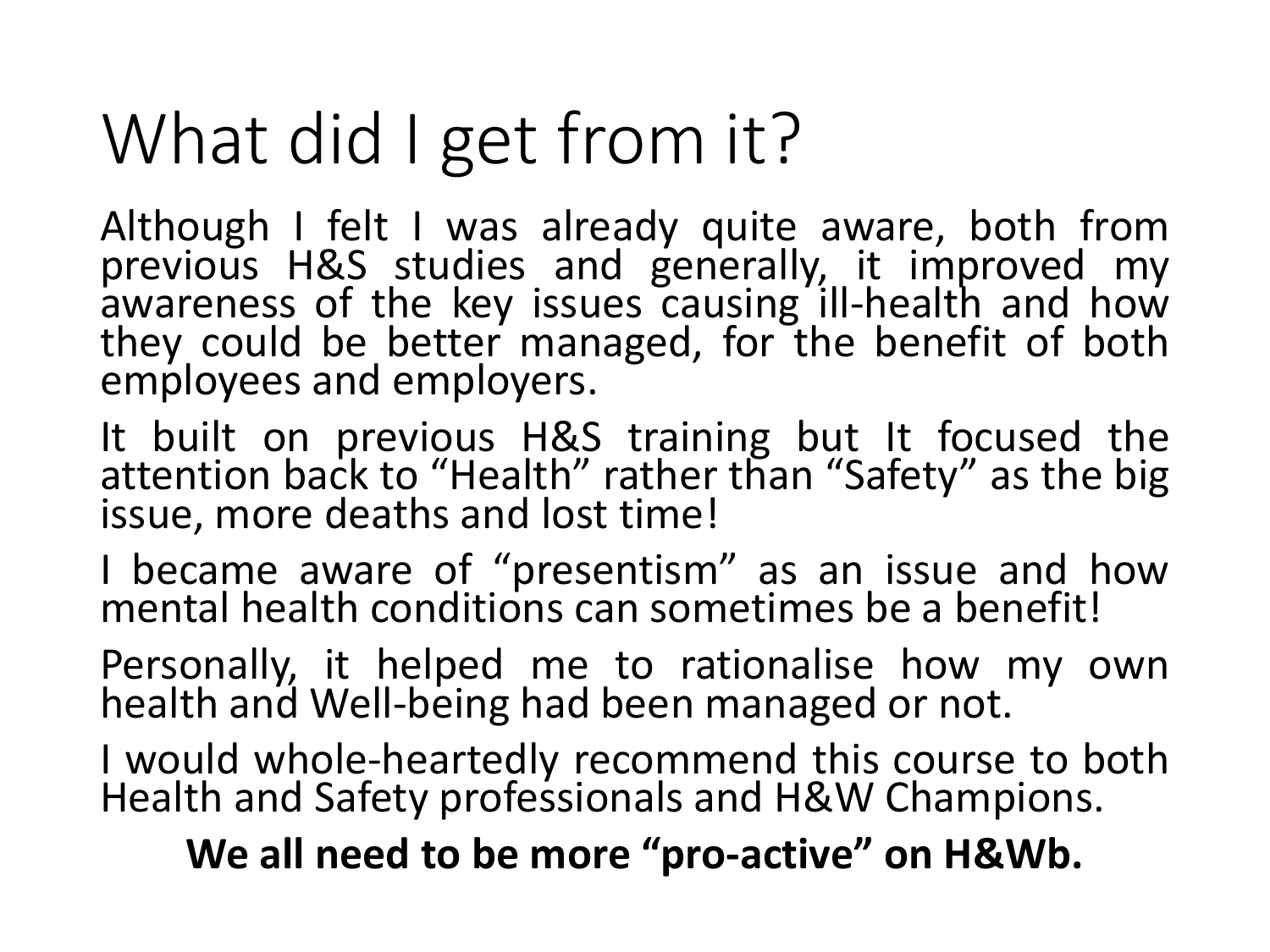

#### nebosh

#### NEBOSH National Certificate in the Management of Health and Well-being at Work

This is to certify that

#### **Christopher Kenneth Bowles**

was awarded this qualification on

14 August 2012

with Distinction

Sir Bill Callaghan Chair



**Teresa Budworth Chief Executive** 

Master log certificate No: 00044740/410628 SQA Ref: R203 04



The National Examination Board in Occupational Safety and Health Registered in England & Wales No. 2698100 A Charitable Company Charity No. 1010444

Hard work but worth it! my thanks also to my tutor at ACT

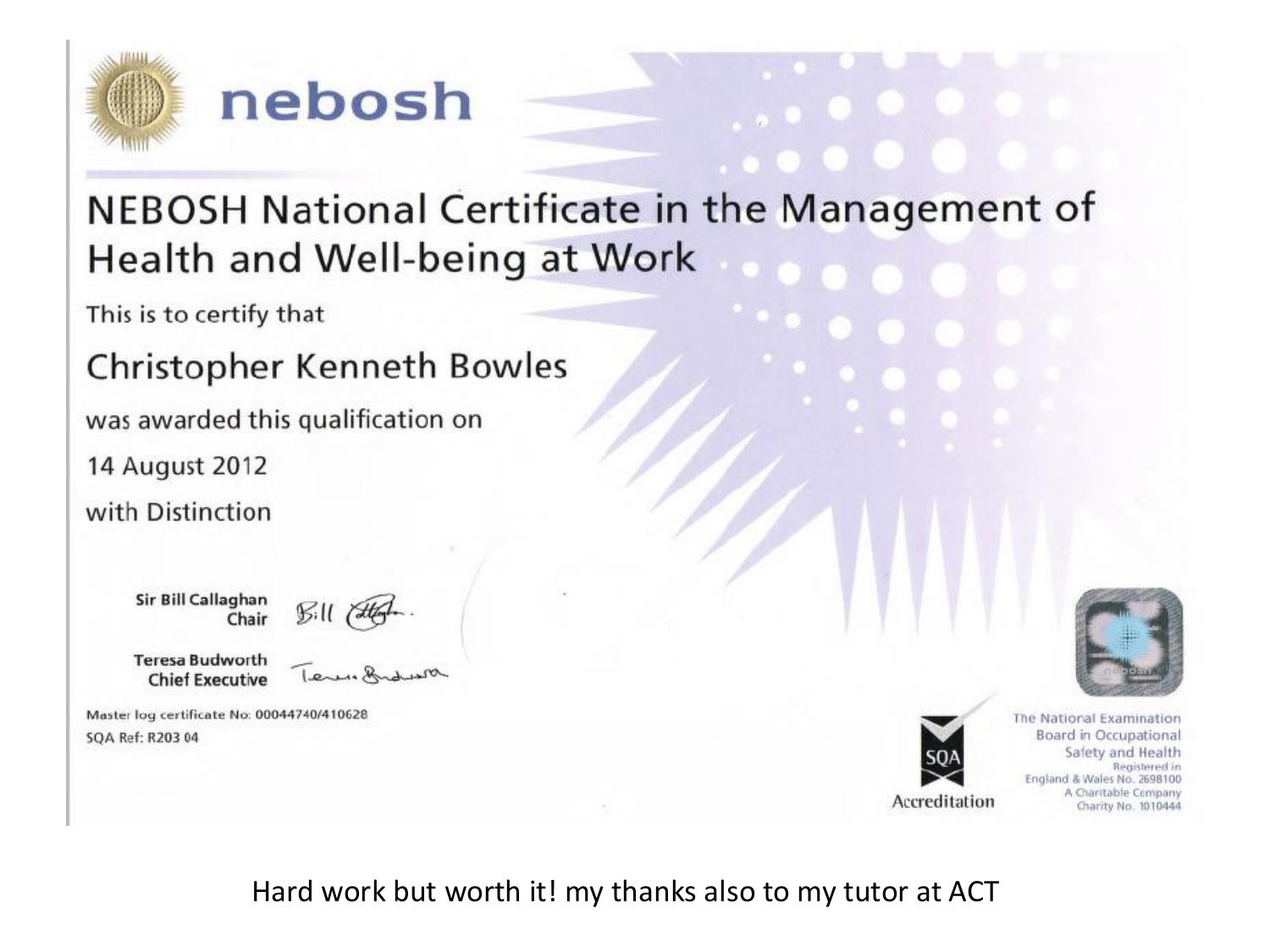### The following slides give more information on:

NEBOSH and their qualifications including H&W Cert.

ACT Associates; who provided me with excellent training. They run open courses and can provide in company courses. Please contact:

[Emma.Griffiths@actassociates.co.uk](mailto:Emma.Griffiths@actassociates.co.uk)

NEBOSH are continually reviewing their qualifications and would like to get feedback on this offering and how to make it more relevant and meet current needs in our profession and industry. Please contact:

[Matthew.Powell-Howard@nebosh.org.uk](mailto:Matthew.Powell-Howard@nebosh.org.uk)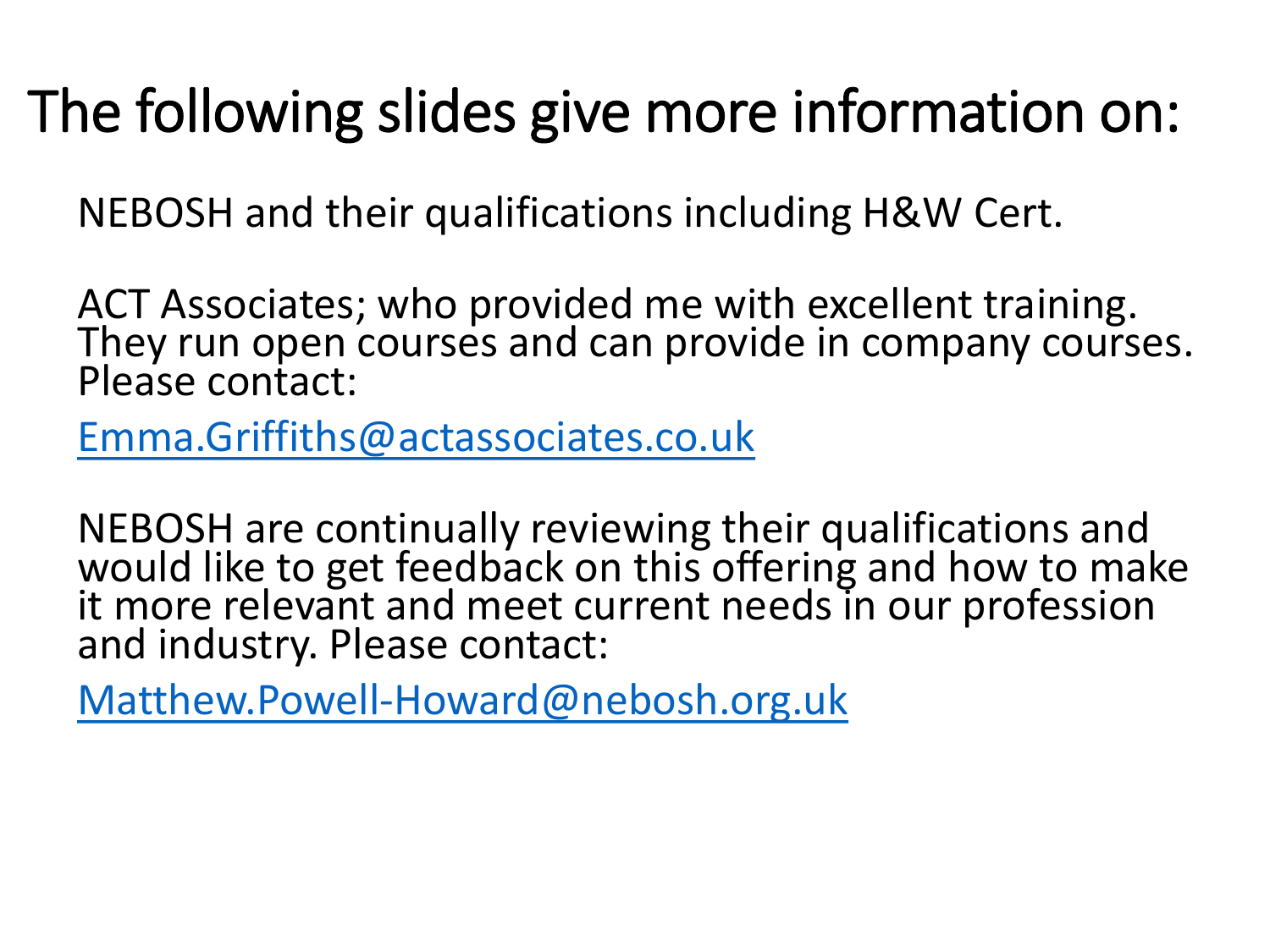

# **Who we are**

- NEBOSH (The National Examination Board in Occupational Safety and Health) was formed in 1979 as an awarding body with charitable status
- We offer 18 qualifications in environmental and health and safety management (EHS)
- **In our sector, NEBOSH qualifications in EHS management are the most respected and prominent in the marketplace**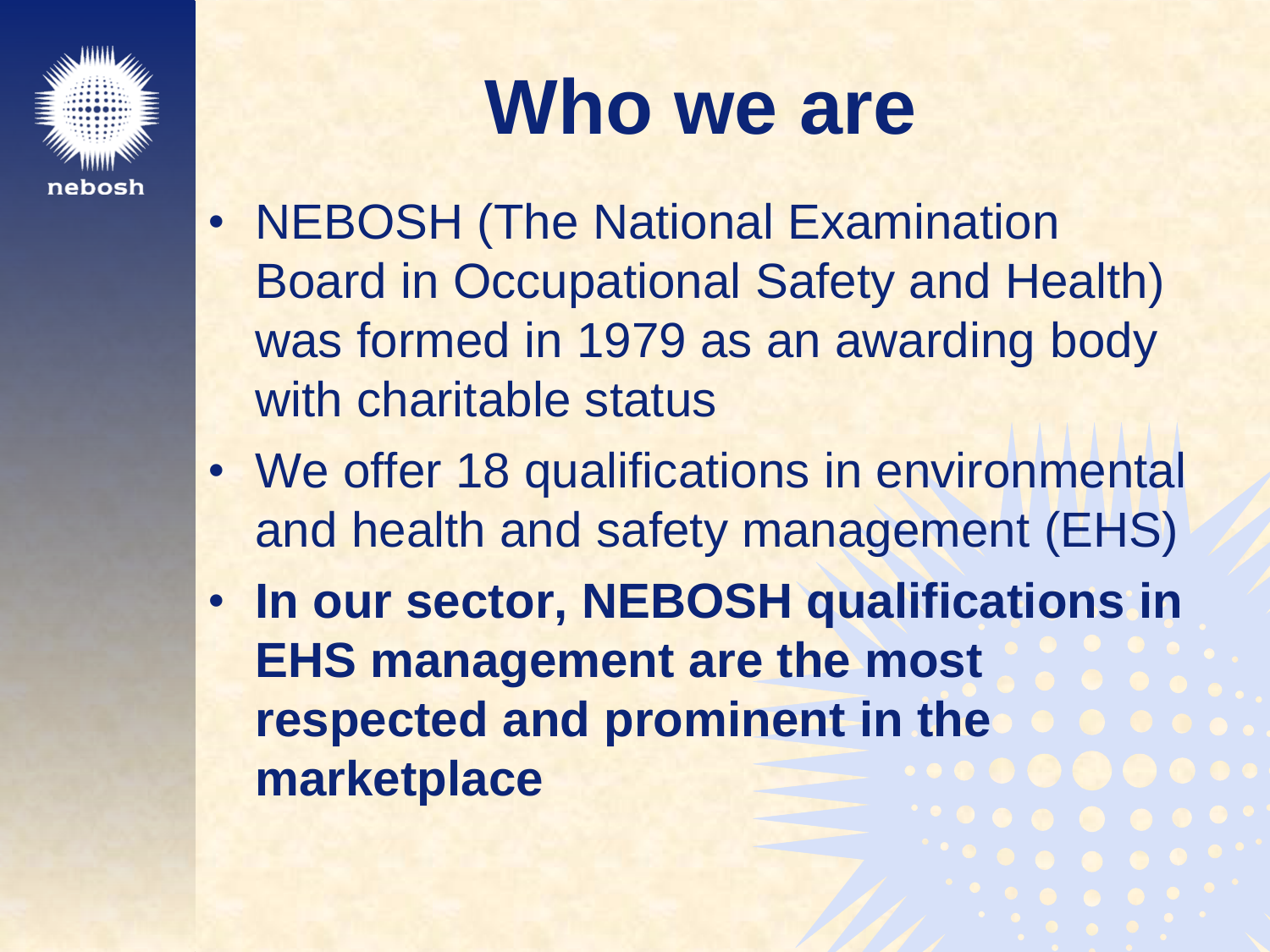

# **Our Qualifications**

#### Masters MRes (2013) / MSc (2015)

Diploma in Regulatory Occupational Health and Safety (Level 7/11)

Diploma (Level 6/10)

**Certificate** (Level 3/6)

Award (Level 2/5)

















Accepted by professional bodies for membership – IOSH, IIRSM, IEMA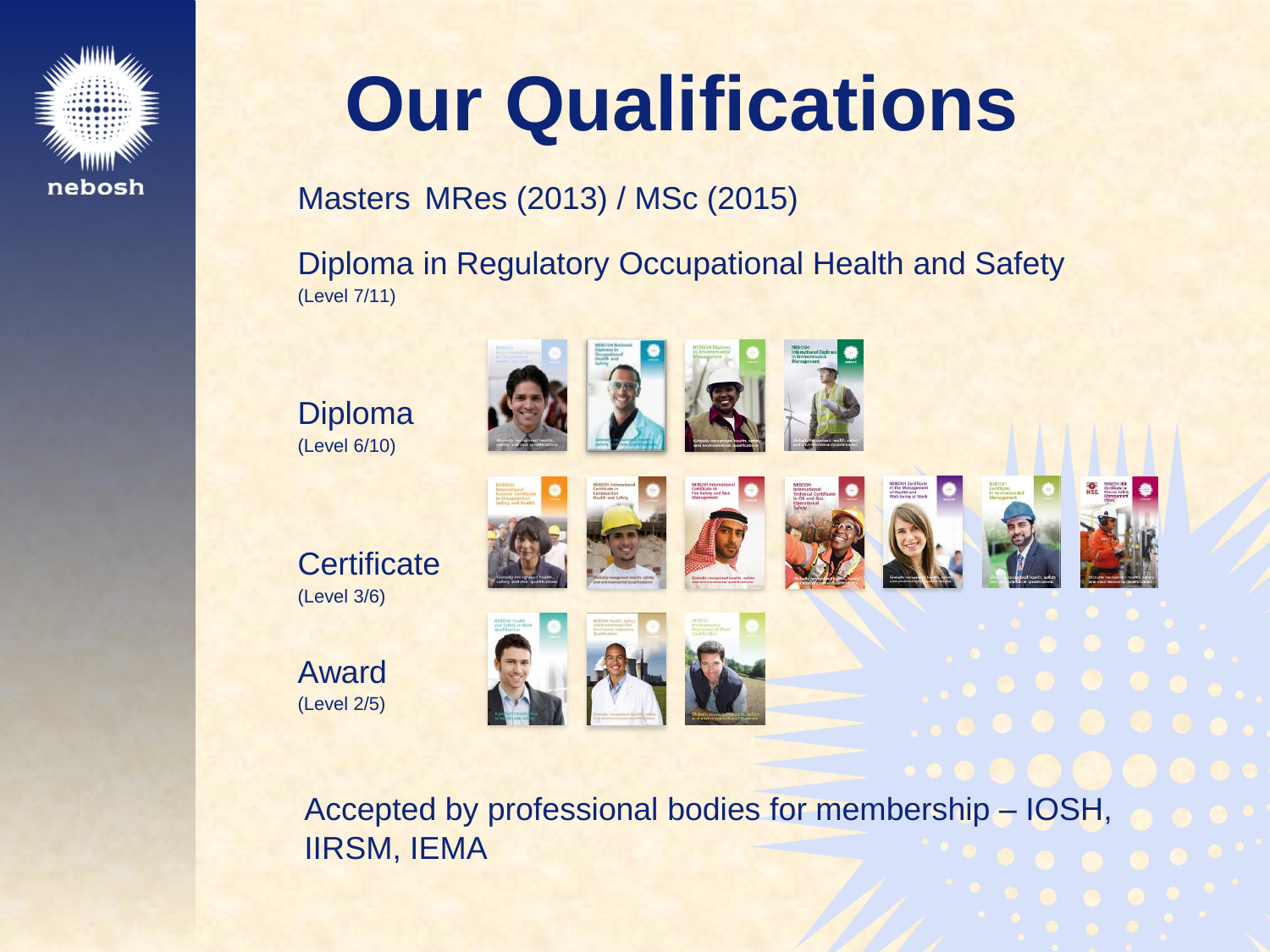

### **National Certificate in the Management of Health and Wellbeing at Work**

#### **Key topics**

- Identifying risks to health at work
- Learning how to manage sickness absence and implement a return to work programme
- Prevention and management of work related stress
- Workplace health promotion
- Disability discrimination and protecting health at work
- Dealing with mental health at work
- Working effectively with health professionals.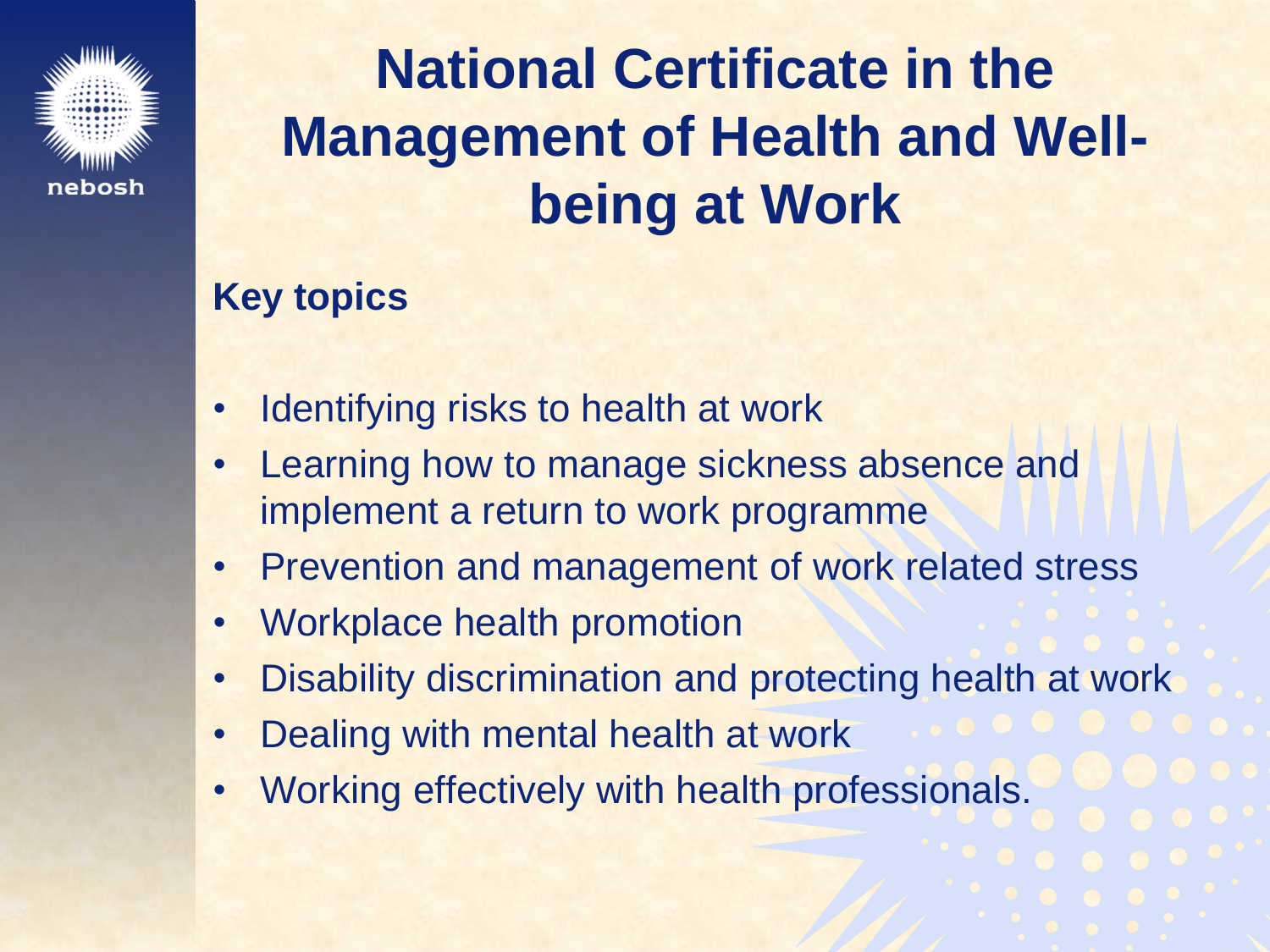

**National Certificate in the Management of Health and Wellbeing at Work**

**Who is it designed for?**

- General Managers
- Supervisors
- HR Managers
- Safety Professionals (rather than Occupational Health Practitioners)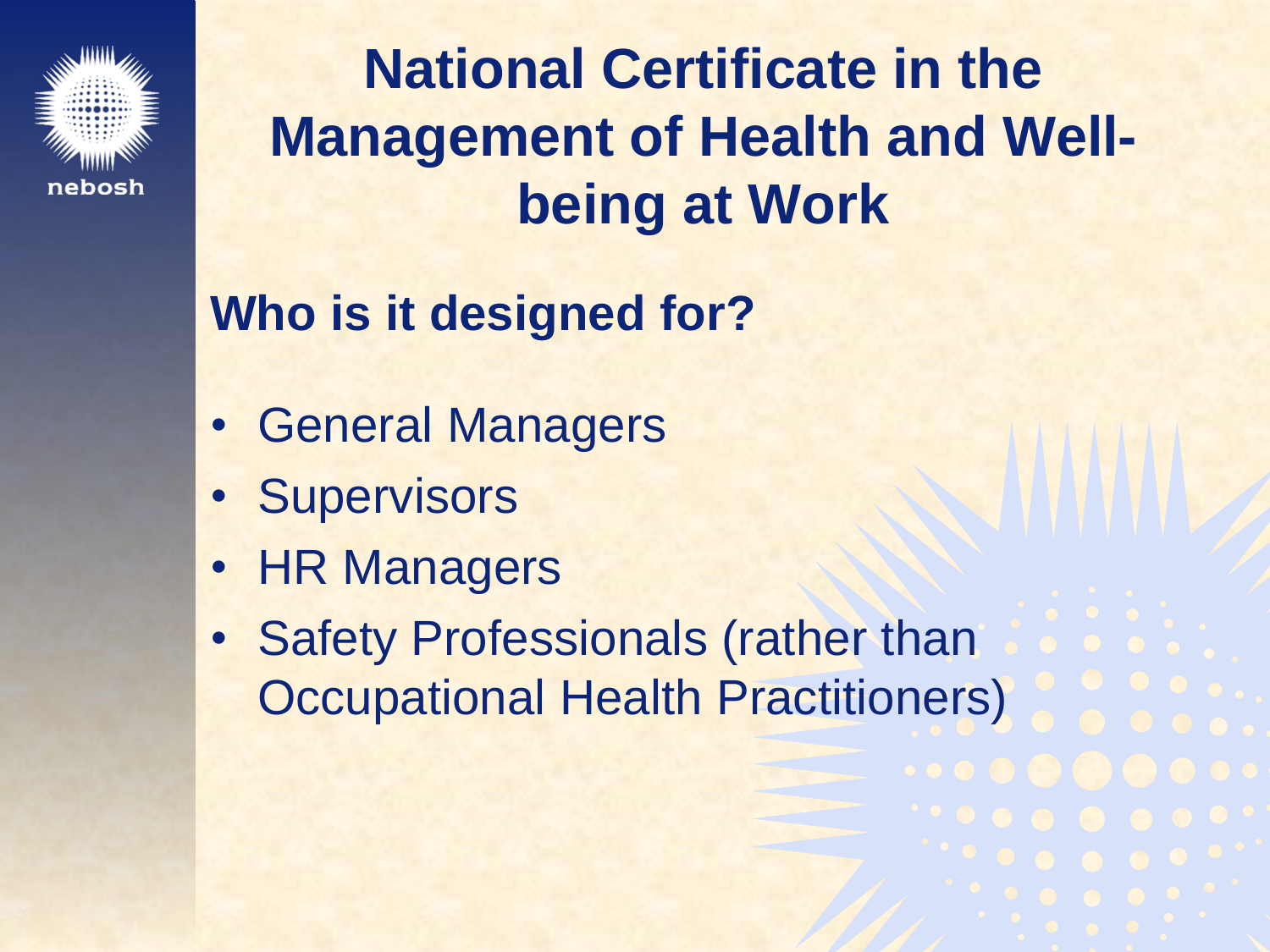

#### **Unit NHC1: Managing Health and Well-being in the Workplace**

|                | <b>Element No. Element Title</b>    |  |
|----------------|-------------------------------------|--|
| $\mathbf 1$    | Introduction to workplace health    |  |
| $\overline{2}$ | <b>Effects of health on work</b>    |  |
| $\overline{3}$ | <b>Effects of work on health</b>    |  |
| $\overline{4}$ | <b>Management of attendance</b>     |  |
| 5              | Management of mental health at work |  |
|                | Management of people with           |  |
| 6              | musculoskeletal disorders           |  |
| 7              | <b>Workplace health promotion</b>   |  |
| 8              | Workplace health support            |  |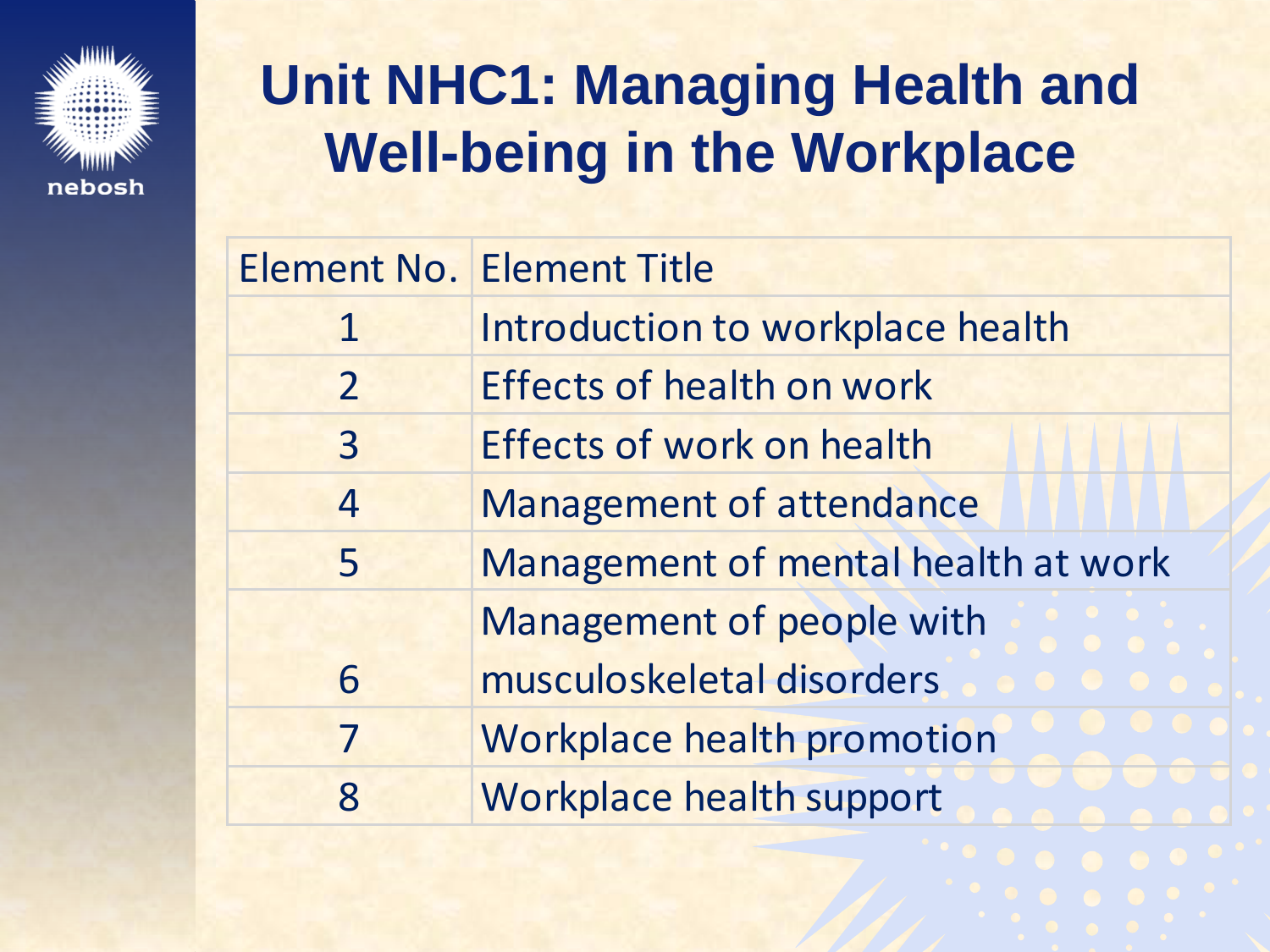

#### **Unit NHC1: Managing Health and Well-being in the Workplace**

#### **Assessed by:**

- One two-hour written examination consisting of ten 'short-answer' questions (8 marks each) and one 'long-answer' question (20 marks)
- One practical examination, based on identification of workplace health and wellbeing issues in the candidate's own workplace.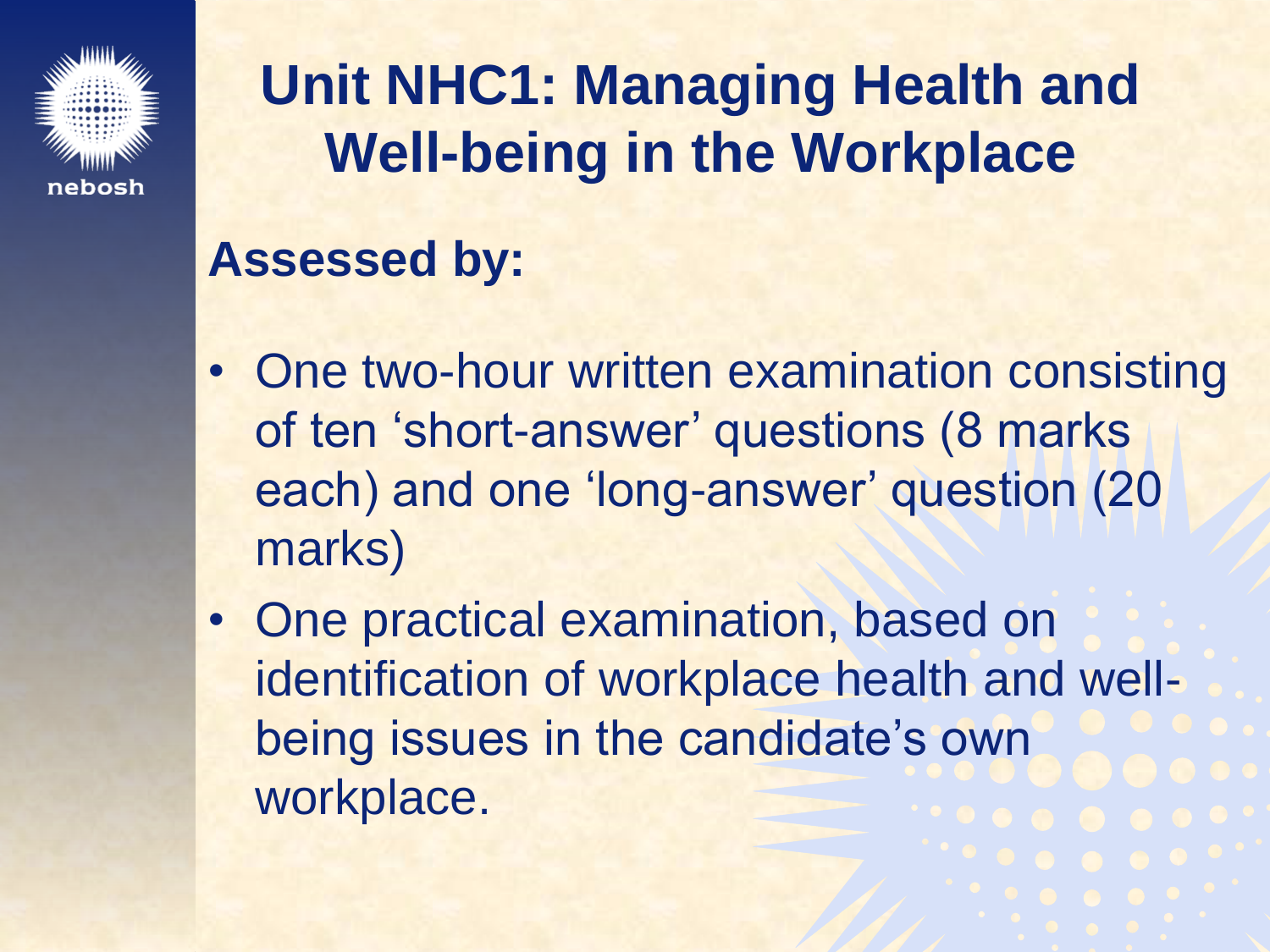# **Audit Consultancy Training**

#### **Audit**

- Legal compliance
- Management systems: ISO 45001/OHSAS 18001, ISO 9001, ISO 14001

#### **Consultancy**

• Management systems, Independent review, Gap analysis, incident investigation, Competent person

#### **Training**

• Classroom, E-learning, Blended learning, In-house

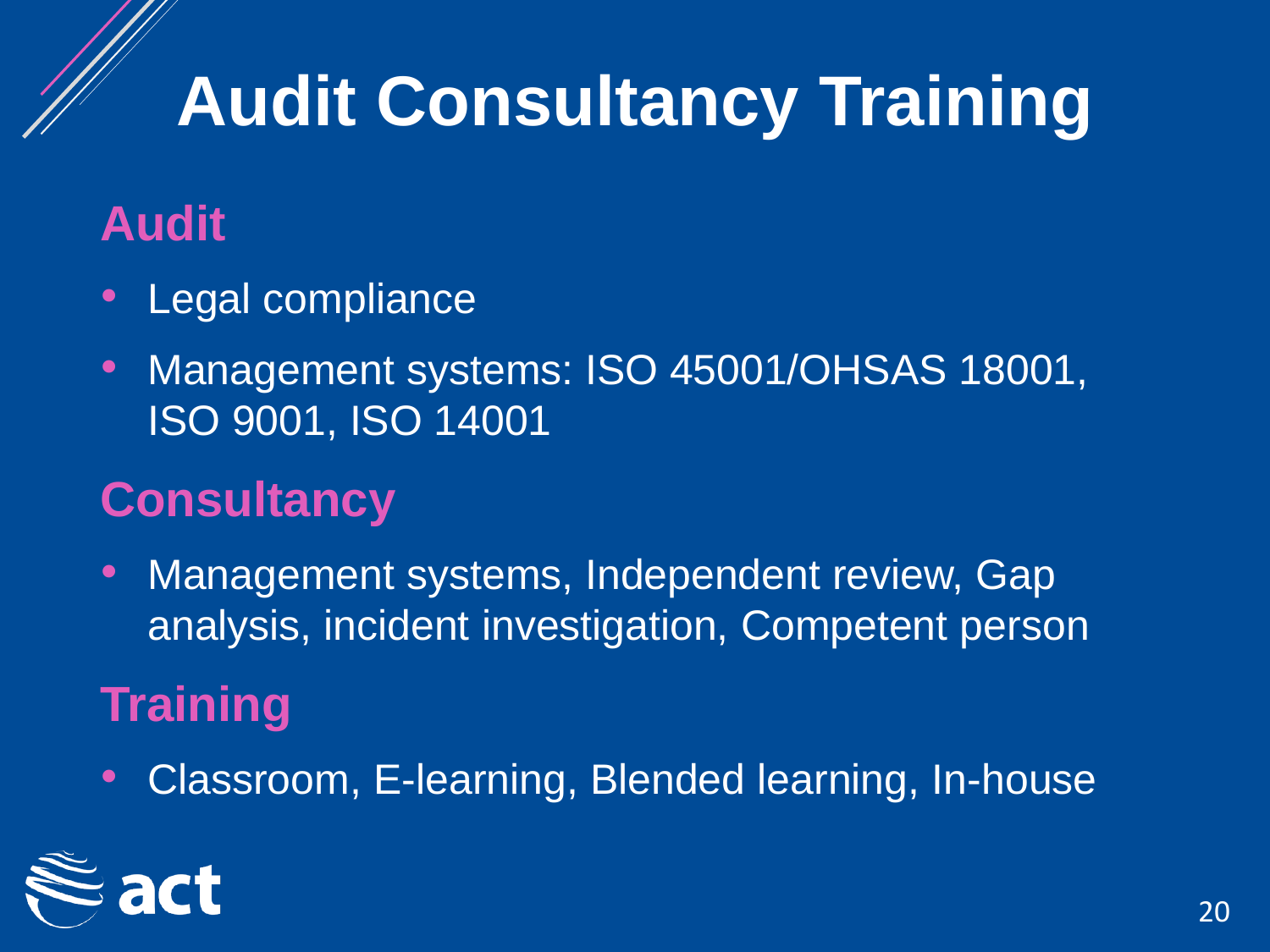## **NEBOSH Health and Well-being Certificate Course**

#### **Public Courses**

• Available throughout the year at our Walsall venue

#### **In-house option also available**